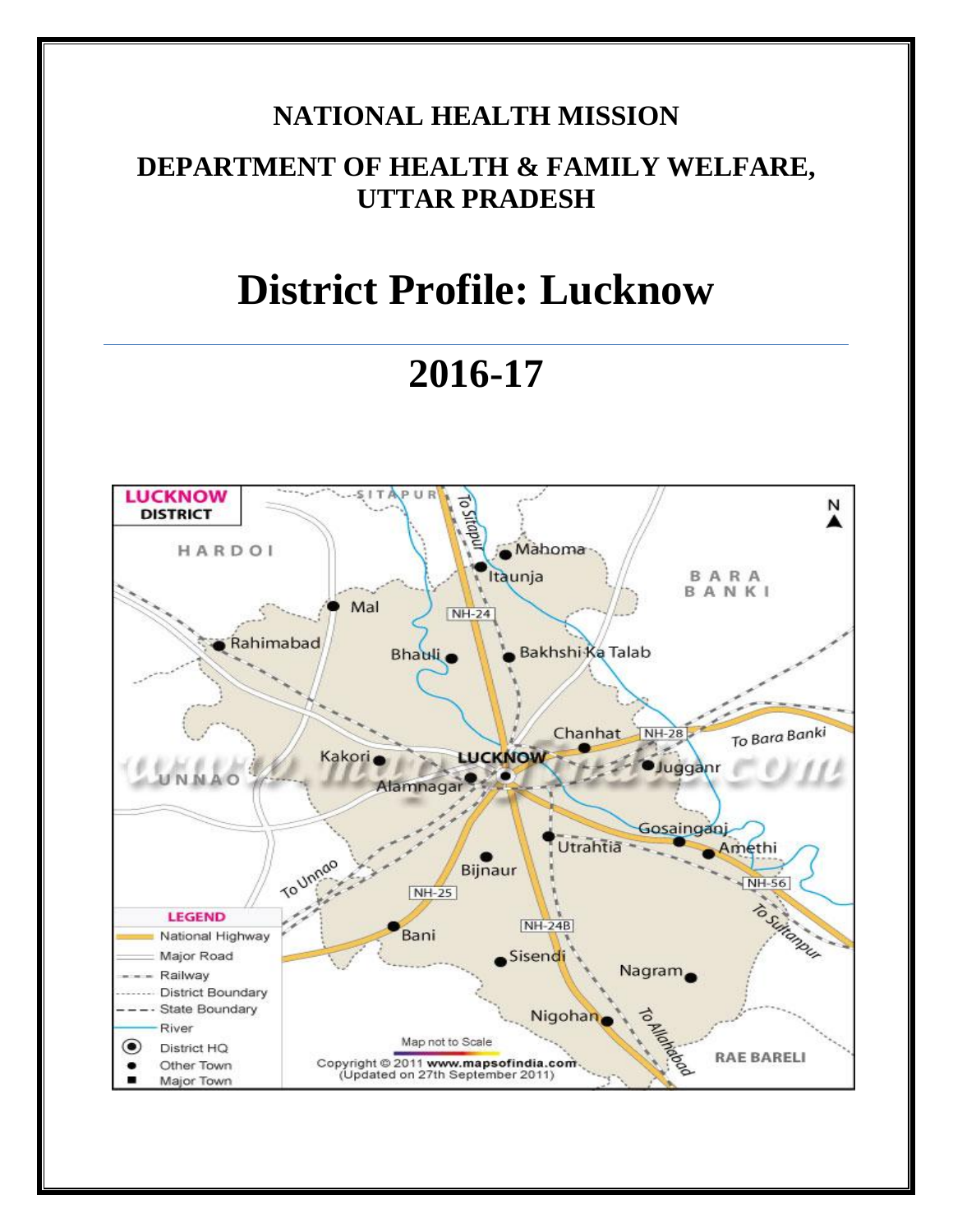# **District Profile:**

|                                                        | <b>LUCKNOW</b> | <b>Uttar Pradesh</b> |
|--------------------------------------------------------|----------------|----------------------|
| Rural Population (In lakhs) (Census 2011)              | 1957666        | 1551.11              |
| Number of Districts (RHS 2014)                         | 01             | 75                   |
| Number of Sub District (Tehsil/Taluka etc.)Census 2011 | 4              | 312                  |
| Number of Villages (RHS 2014)                          | 808            | 106704               |
| Number of District Hospitals (RHS 2014)                | 10             | 160                  |
| Number of Community Health Centres (RHS 2014)          | 09             | 773                  |
| Number of Primary Health Centres (RHS 2014)            | 28             | 3497                 |
| Number of Sub Centres (RHS 2014)                       | 345            | 20521                |

### **Demographic Profile**

| <b>Indicator</b>                                   | <b>LUCKNOW</b>        | <b>Uttar</b>   |
|----------------------------------------------------|-----------------------|----------------|
|                                                    |                       | <b>Pradesh</b> |
| Total Population (In Crore) (Census 2011)          | 4588455               | 19.96          |
| Decadal Growth (%) (Census 2001)                   | $(18.51\%) 1851$      | 20.09          |
| Crude Birth Rate (SRS 2014)                        | 18.8(AHS 2011)        | 27.2           |
| Crude Death Rate (SRS 2014)                        | 6.8(AHS 2011)         | 7.7            |
| Natural Growth Rate (SRS 2014)                     | 11.7(AHS 2012-13)     | 19.5           |
| Sex Ratio (Census 2011)                            | 906                   | 908            |
| Child Sex Ratio (Census 2011)                      | 913                   | 899            |
| Schedule Caste population (In Crore) (Census 2001) | 776502(populatin2001) | 3.51           |
| Schedule Tribe population (in crore) (Census 2001) | $\theta$              | 0.011          |
| Total Literacy Rate (%) (Census 2011)              | 79.33                 | 69.72          |
| Male Literacy Rate (%) (Census 2011)               | 84.27                 | 79.24          |
| Female Literacy Rate (%) (Census 2011)             | 73.88                 | 59.26          |

### **Status of Health Indicators**

| Indicators                      | <b>LUCKNOW</b>   | $\%$            |                  | <b>Uttar Pradesh</b> | $\%$            |
|---------------------------------|------------------|-----------------|------------------|----------------------|-----------------|
|                                 |                  | Decline<br>(MH) |                  |                      | Decline<br>(MH) |
| <b>Infant Mortality Rate</b>    | 45(AHS)<br>2011) |                 | $(SRS-2006)$     | 50<br>$(SRS-2014)$   | 29.57%          |
| <b>Neo-Natal Mortality Rate</b> | 27(AHS)<br>2011) |                 | 46<br>(SRS 2006) | 35<br>$(SRS-2014)$   | 23.91%          |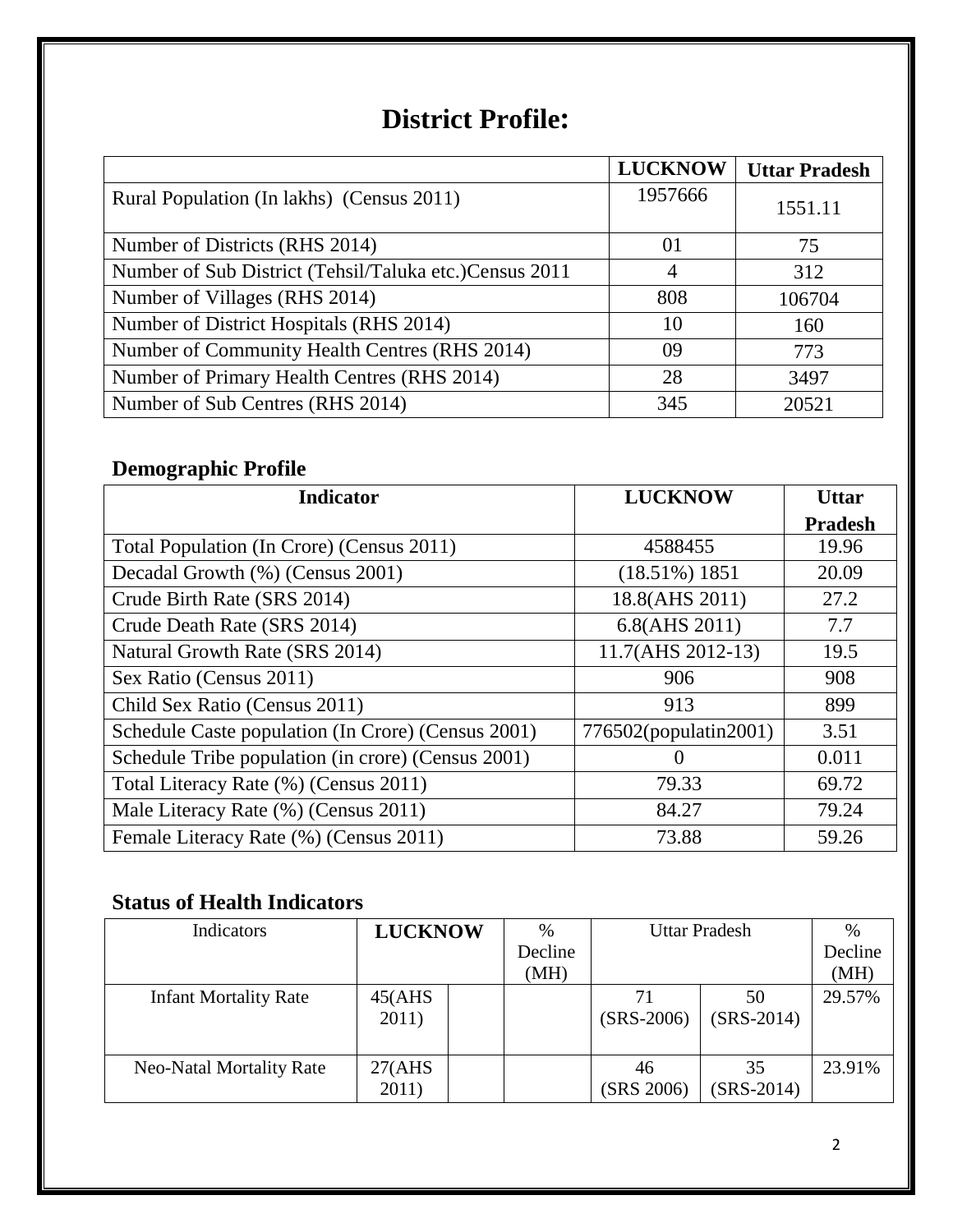| <b>Maternal Mortality Ratio</b>  | 330(AHS  | 440          | 285        | 35.22%  |
|----------------------------------|----------|--------------|------------|---------|
|                                  | 2011)    | (SRS 2004-   | (SRS 2011- |         |
|                                  |          | 06)          | 13)        |         |
| <b>Total Fertility Rate</b>      | 2.2(AHS) | 4.2          | 3.1        | 26.19%  |
|                                  | $12-13)$ | $(SRS-2006)$ | (SRS 2014) |         |
| <b>Under-five Mortality Rate</b> | 60(AHS)  | 91           | 64         | 29.67 % |
|                                  | 2011)    | (SRS 2008)   | (SRS 2013) |         |

# **Progress under Health Systems Strengthening**

| SI.<br>N <sub>0</sub> | <b>Activity</b>             | <b>Status</b>                                                                                                                                                                                                                                                                                                                                                                                                                                                                                                                                                                                                             |
|-----------------------|-----------------------------|---------------------------------------------------------------------------------------------------------------------------------------------------------------------------------------------------------------------------------------------------------------------------------------------------------------------------------------------------------------------------------------------------------------------------------------------------------------------------------------------------------------------------------------------------------------------------------------------------------------------------|
| $\mathbf{1}$          | 24x7 PHCs                   | 4 Out of only 28 PHCs are functioning on 24x7 basis.                                                                                                                                                                                                                                                                                                                                                                                                                                                                                                                                                                      |
| $\overline{2}$        | Functioning<br>as FRUs      | Only24 Facilities(07. DH, SDH and 17other level<br>CHC and others level) are working as FRUs                                                                                                                                                                                                                                                                                                                                                                                                                                                                                                                              |
| 3                     | <b>ASHAs</b><br>Selected    | 1452 ASHAs have been engaged<br>$(.1452$ have been trained in 1 <sup>st</sup> Module, and 1452 ASHAs are<br>trained upto $5^{th}$ Module and 1200ASHAs trained in Round-1 &<br>1195 ASHAs trained in Round-2 of $6^{th}$ & $7^{th}$ Modules)                                                                                                                                                                                                                                                                                                                                                                              |
| $\overline{4}$        | Contractual<br>appointments | Human Resource (HR) has been approved.<br>Officers (MBBS) - 01(NRC)+6 (RBSK)+6(Blood<br>(Medical)<br>Bank)+4(PICU, Specialist 12(MH)+5(SNCU)., AYUSH Mos/ 24<br>RBSK +22 (Ayush Male) + 11 (Ayush Female)+10 (Ayush MO<br>New Male & Female +6 (Ayush Doctor for Wing)+3 (Ayush Doctor<br>for PHC ,Physicians -0., SNs 79(MH)+24(SNCU)+4(NRC)+<br>7(RBSK)+5(PICU)+2(NCD)+3(BLOOD BANK).+14(NBSU),<br>ANMs 25(MH)+8 (RBSK)., LTs 05(Screen of New Born under<br>RBSK)+4 (RNTCP)+.8 LT MEDICAL_+2 LT CNAT, Pharmacists<br>17(AUSH)+3 (RBSK), others DPMU STAFF,+NCD STAFF,IDSP<br>STAFF, LEPROSY STAFF, TB PRGRAMME STAFF.) |
| 5                     | Rogi Kalyan<br>Samiti       | 27. facilities (.10DH, .17 CHCs& UCHC have been registered<br>with RKS.                                                                                                                                                                                                                                                                                                                                                                                                                                                                                                                                                   |
| 6                     | <b>VHSNCs</b>               | Out of 498 villages,495 villages constituted VHSNCs.                                                                                                                                                                                                                                                                                                                                                                                                                                                                                                                                                                      |
| 7                     | <b>DLVMCs</b>               | Completion of . DLVMC has been reported.                                                                                                                                                                                                                                                                                                                                                                                                                                                                                                                                                                                  |
| 8                     | <b>VHNDs</b>                | 35385 VHNDs were held during 2015-16.                                                                                                                                                                                                                                                                                                                                                                                                                                                                                                                                                                                     |
| 9                     | <b>ERS</b>                  | 34 (102-Type) & .28 (108-Type) are operational.                                                                                                                                                                                                                                                                                                                                                                                                                                                                                                                                                                           |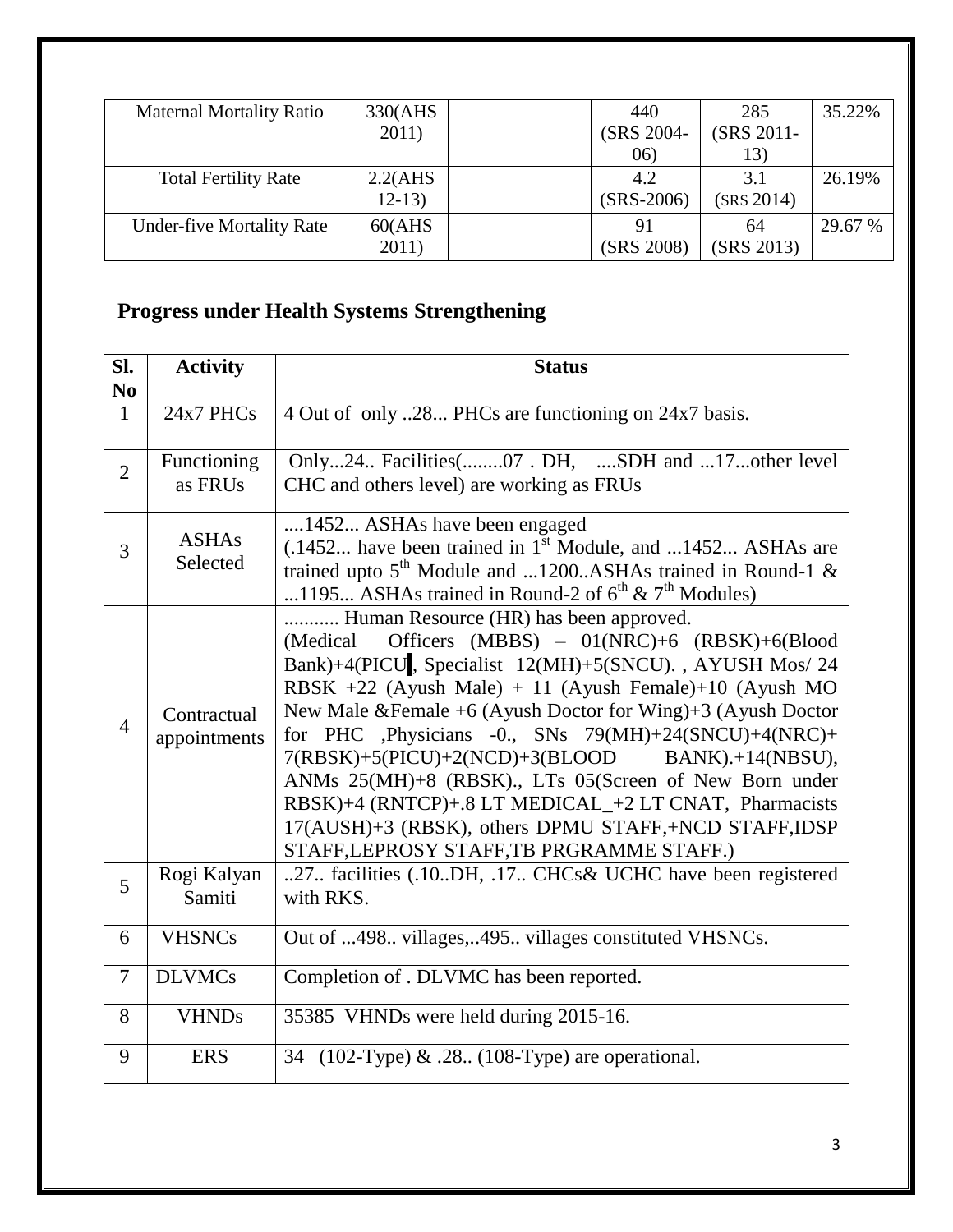| 10 | <b>MMU</b>        | An approval of 0 Mobile Medical Units (MMU) has been<br>given to the District. |       |  |
|----|-------------------|--------------------------------------------------------------------------------|-------|--|
|    | Ambulance         | An approval of 0 ambulances has been given to the District.                    |       |  |
|    | New Born          | Sick New Born Care unit (SNCU)                                                 | 05    |  |
| 13 | <b>Care Units</b> | New Born Stabilization Unit (NBSU)                                             |       |  |
|    | established       | New Born Care Corner (NBCC)                                                    | 26    |  |
|    |                   | <b>Nutrition Rehabilitation Center (NRC)</b>                                   | ( ) 1 |  |

### **Physical Progress of Institutional Deliveries and JSY**

| Year        | <b>Institutional Deliveries</b> | <b>JSY</b> beneficiaries  |
|-------------|---------------------------------|---------------------------|
| 2012-13     | 71565                           | 46554                     |
| 2013-14     | 75704                           | 49302                     |
| 2014-15     | 83704                           | 49910                     |
| $2015 - 16$ | 88835                           | 50578                     |
| 2016-17     | 30328(TILL AUGUST 2016)         | 18859(TILL AUGUST<br>2016 |

#### **1. Funds Released under NRHM** (in crores)

| Year         | <b>Allocation</b>        | Release* | <b>Expenditure</b> |
|--------------|--------------------------|----------|--------------------|
| 2012-13      | $\overline{\phantom{0}}$ | 46.90    | 21.58              |
| 2013-14      | 36.42                    | 24.92    | 33.25              |
| 2014-15      | 60.52                    | 71.59    | 34.62              |
| 2015-16      | 63.40                    | 84.24    | 80.19              |
| <b>Total</b> | 160.34                   | 227.65   | 169.64             |

\*Release figures for the F.Y. 2015-16 are updated on 31.03.2016 and provisional.

#### **NUHM**

#### **A. Demographic Profile (As per Census 2011):**

| Total Population (In lakhs) | 46.88 |
|-----------------------------|-------|
| Urban Population (In lakhs) |       |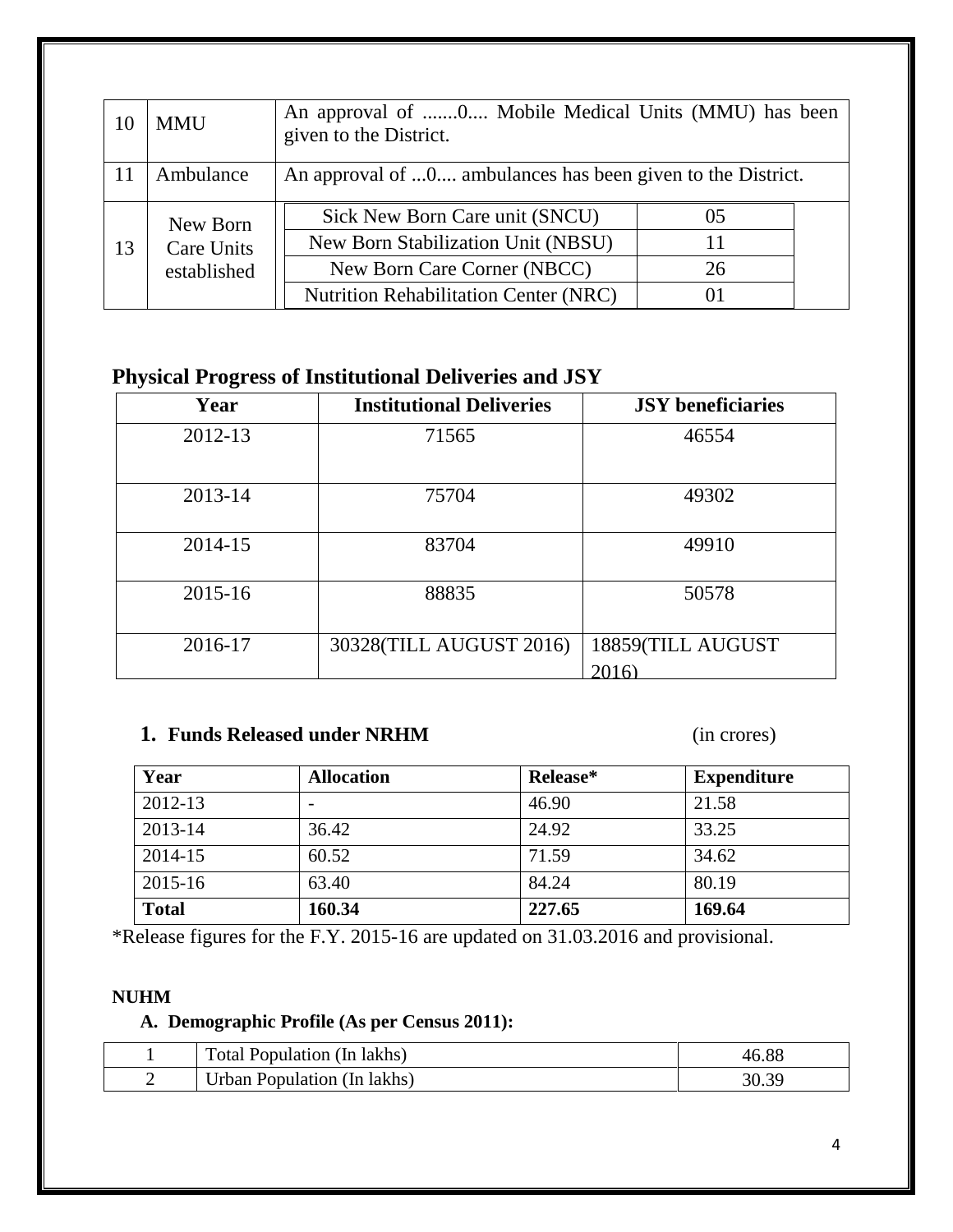| 3              | Urban Population as percentage of total population                                           | 65%    |
|----------------|----------------------------------------------------------------------------------------------|--------|
| $\overline{4}$ | Urban slum population (in lakhs)                                                             | 10.98% |
| 5              | Slum population as percentage of urban population                                            | 36%    |
| 6              | Number of Metro cities                                                                       | 00     |
| 7              | Number of Million + cities $(> 10$ lakh population)                                          | 01     |
| 8              | Number of cities with 1 to 10 lakh population                                                | 00     |
| 9              | Number of towns with less than 1 lakh but more than 50<br>thousand population                | 00     |
| 10             | Number of State HQs/District HQs which have population<br>between 50 thousand to 30 thousand | 00     |
| 11             | Total Eligible cities $(6+7+8+9+10)$                                                         | 01     |
| 12             | Total cities covered under NUHM till 2015-16                                                 |        |

#### **B. Coverage:**

### **Status of NUHM in the District ..........LUCKNOW.**

## **(Position as on 31st December, 2015)**

| Sl. No.        | <b>Activities</b>                     | <b>Approved</b>   | <b>Progress</b> |
|----------------|---------------------------------------|-------------------|-----------------|
| 1.             | <b>Planning &amp; Mapping</b>         |                   |                 |
| 2.             | <b>Human Resource</b>                 | <b>Sanctioned</b> | $In - position$ |
|                | Medical Officers (Full time)          | 41                | 41              |
|                | Medical Officers (Part time)          | 52                | 46              |
|                | <b>Staff Nurses</b>                   | 70                | 70              |
|                | <b>Auxiliary Nurse Midwife (ANMs)</b> | 289               | 244             |
|                | Lab Technicians                       | 52                | 52              |
|                | Pharmacists                           | 566               | 188             |
|                | <b>ASHA</b>                           | 1132              | 00              |
|                | Mahila Arogya Samiti (MAS)            |                   |                 |
|                | <b>State Program Management Unit</b>  | 01                | 01              |
|                | District Program Management Unit      | 01                | 01              |
| 3 <sub>l</sub> | <b>Infrastructure</b>                 |                   |                 |
|                | <b>U-PHCs</b>                         |                   |                 |
|                | Strengthening of U-PHCs               | 10                | 10              |
|                | New U-PHCs                            | $00\,$            | 00              |
|                | <b>U-CHCs</b>                         |                   |                 |
|                | Strengthening of U-CHCs               | 08                | 08              |